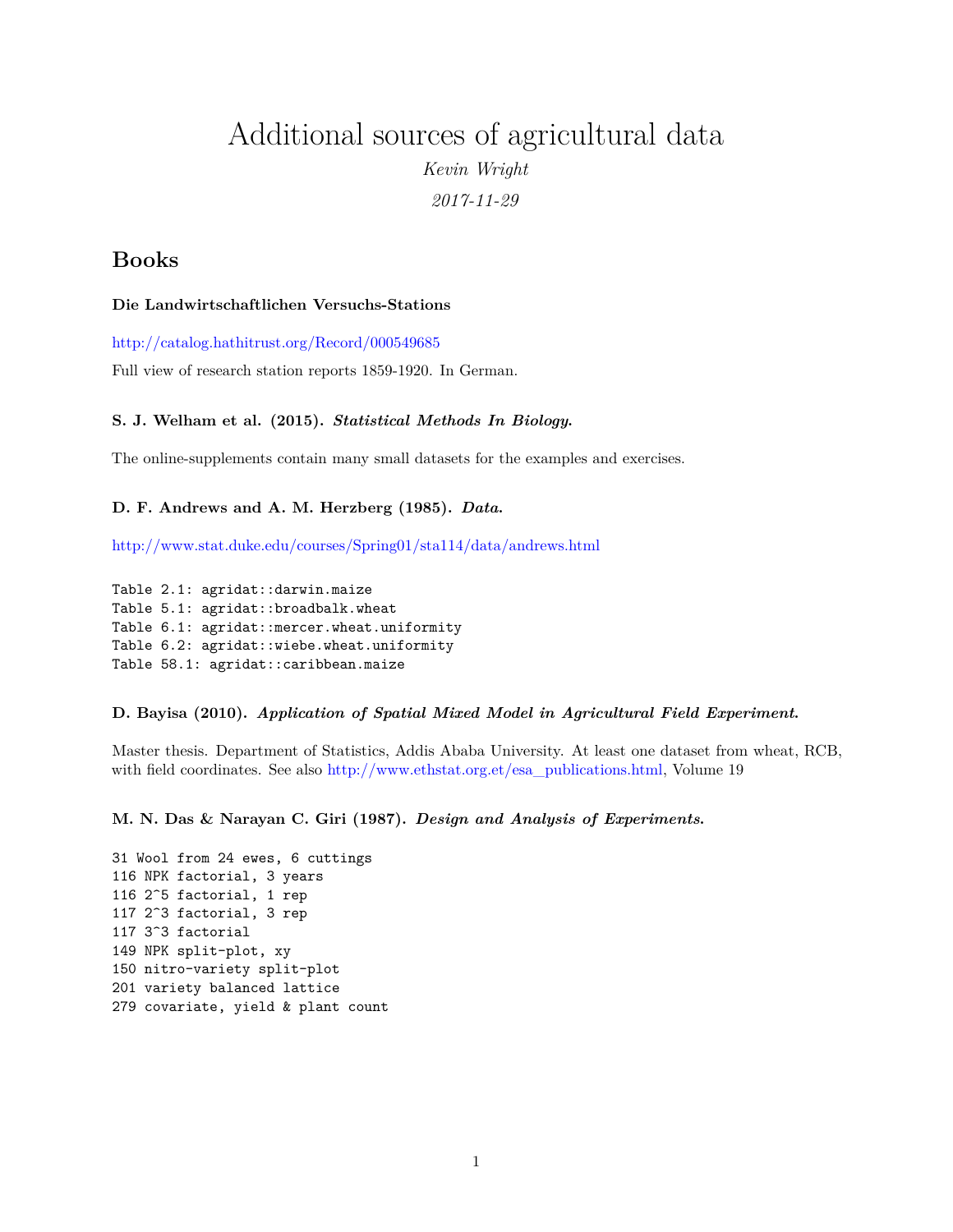**Peter Diggle, Patrick Heagerty, Kung-Yee Liang, Scott Zeger.** *Analysis of Longitudinal Data***.**

<http://faculty.washington.edu/heagerty/Books/AnalysisLongitudinal/datasets.html>

Pig weight data is found in SemiPar::pig.weights

Sitka spruce data is found in: geepack::spruce

Milk protein data is found in: nlme::Milk. A thorough description of this data can be found in Molenberghs & Kenward, /Missing Data in Clinical Studies/, p. 377. Original source: A. P. Verbyla and B. R. Cullis, Modelling in Repeated Measures Experiments. <http://www.jstor.org/stable/2347384>

**Federer, Walt (1955).** *Experimental Design***.**

```
192 3x3 factorial
204 3x2 factorial
236 2x2x2 factorial with confounding
257 2x3x2 factorial with confounding
276 split-plot with layout
285 nested multi-loc (Also problems page 22)
350 cubic lattice
420 balanced inc block
491 Latin square with covariate
```
#### **Finney 1972.** *An Introduction to Statistical Science in Agriculture***.**

Not reviewed.

**Galwey, N.W. (2014).** *Introduction to Mixed Modelling***, 2nd ed.**

<http://www.wiley.com/WileyCDA/WileyTitle/productCd-1119945496.html>

83 agridat::yates.oats 104 doubled-haploid barley 135 wheat/rye competition, heritability 190 chickpea flowering in families 250 canola oil gxe, sowing date, rainfall, oil Si & Walton 290 wheat anoxia, McDonald 291 wool fibers 370 alphalpha design (row-column inc block) 434 hollamby wheat trial, layout

**Kwanchai A. Gomez & Gomez (1984).** *Statistical Procedures for Agricultural Research***.**

Extensive collection of datasets from rice experiments.

#### **Cyril H. Goulden,** *Methods of Statistical Analysis***.**

First edition: <http://archive.org/details/methodsofstatist031744mbp>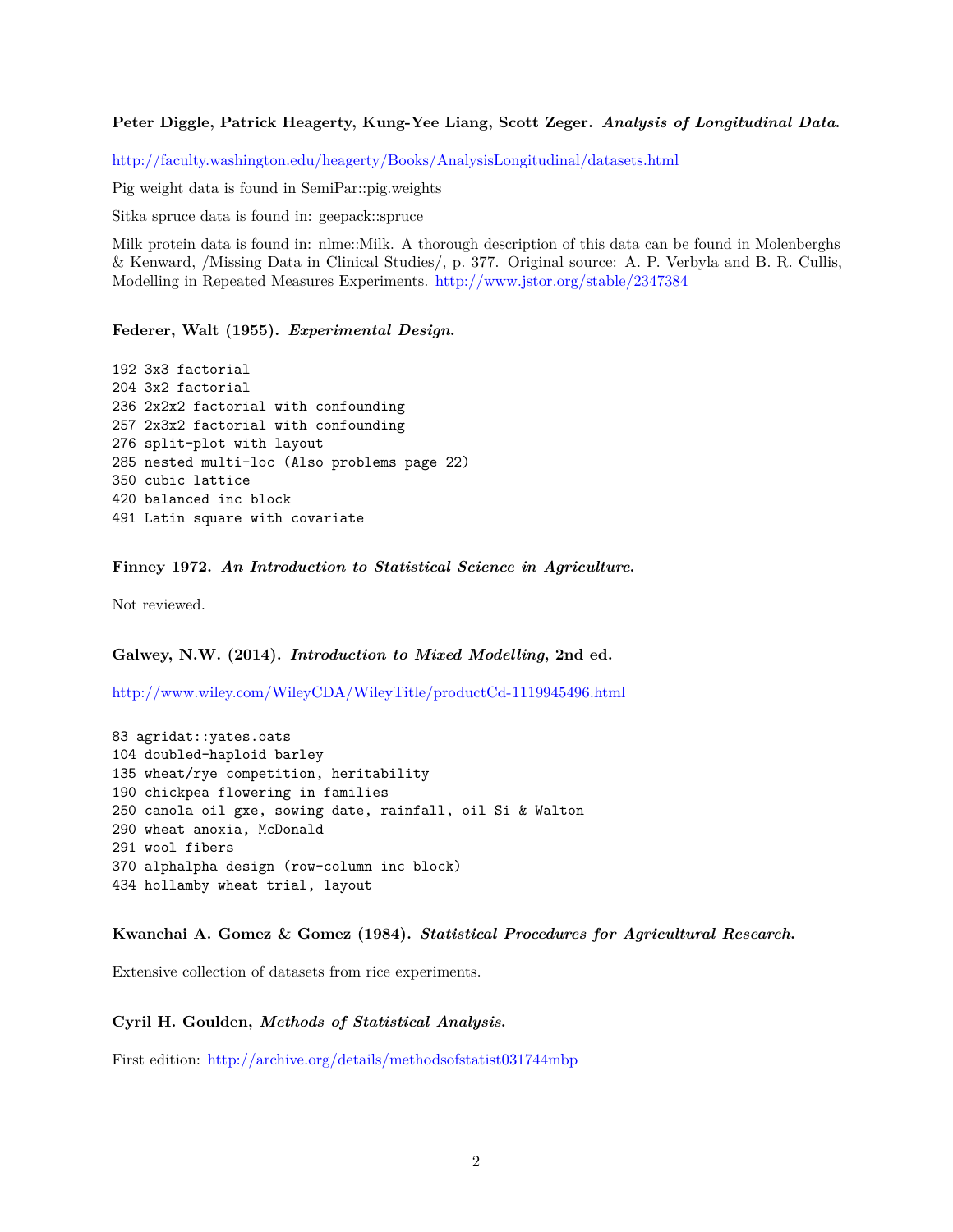18 Uniformity trial: agridat::goulden.barley.uniformity 153 Split-split plot with factorial sub-plot treatment: agridat::goulden.splitsplit 194 Incomplete block 197 Inc block 205 Latin square 208 Inc block 255 Covariates in feeding trial: agridat::crampton.pig

Second edition: <http://krishikosh.egranth.ac.in/handle/1/2034118>

216 Latin square: agridat::goulden.latin 423 Control chart with egg weights: agridat::goulden.eggs

**Harry Love (1936).** *Applications of Statistical Methods to Agricultural Research***.**

379 MET 4 year, 2 field, 5 block, 5 gen

**Kang, Manjit (2003).** *Handbook of Formulas and Software for Plant Geneticists and Breeders*

**Kuehl, Robert.** *Design of Experiments***, 2nd ed.**

357 alfalfa quadruple lattice 358 alpha design 488 split-plot sorghum hybrid,density 516 alfalfa rcb, two-year 521 crossover design cattle feedstuff

#### **Erwin LeClerg, Warren Leonard, Andrew Clark (1962).** *Field Plot Technique*

Many small datasets.

27 uniformity agridat::goulden.barley.uniformity 213 split-plot 234 immer multi-environment 260 lattice pinto-bean 276 triple lattice cotton 280 lattice sugar beet 289 balanced lattice 336 repeated wheat

**Thomas M Little & F. Jackson Hills (1978).** *Agricultural Experimentation***.**

79 Latin square 89 Split-plot 103 Split-split 117 Split-block: agridat::little.splitblock 126 Repeated harvests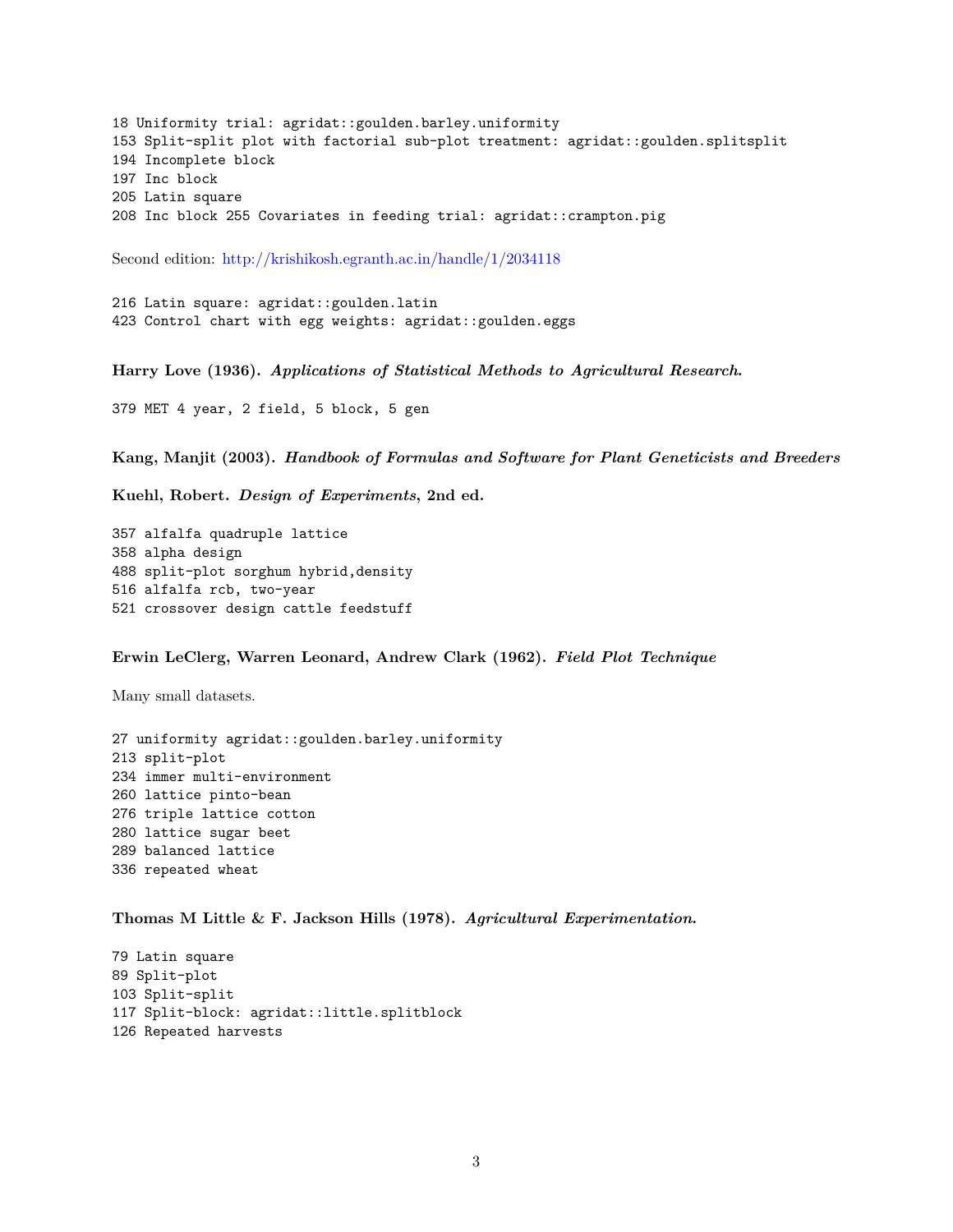**Roger Mead, Robert N. Curnow, Anne M. Hasted (2002).** *Statistical Methods in Agriculture and Experimental Biology***, 3rd ed.**

```
10 weekly milk yields
24 carrot weight
96 cabbage fertilizer
143 intercropping cowpea maize
177 honeybee repellent non-normal
251 cauliflower poisson agridat::mead.cauliflower
273 rhubarb RCB covariate
296 onion density
316 lambs
341 germination
350 germination factorial agridat::mead.germination
352 poppy
359 lamb loglinear agridat::mead.lambs
375 rats
386 intercrop
390 intercrop cowpea maize agridat::mead.cowpeamaize
404 apple characteristics (incomplete)
```
**Roger Mead (1988).** *The Design of Experiments*

<https://books.google.com/books?id=CaFZPbCllrMC&pg=PA323>

323 Turnip spacing data

**Bernard Ostle (1963).** *Statistics in Research***, 2nd ed.**

<https://archive.org/details/secondeditionsta001000mbp>

455 2 factors, 1 covariate 458 1 factor, 2 covariates: agridat::crampton.pig

**D. D. Paterson (1939).** *Statistical Technique in Agricultural Research***.**

<https://archive.org/details/statisticaltechn031729mbp>

84 Distribution of purple/white starchy/sweet seeds from 11 ears 190 Sugar cane MET: 2 year, 5 block, 5 variety 199 Tea MET: 3 year, 2^2 factorial fertilizer 206 Grass: 4 rep, 2 gen, 4 cutting treatments 211 Cotton: 4 dates, 3 spacings, 3 irrigation, 2 nitro. agridat::gregory.cotton

**Arthur Asquith Rayner (1969).** *A First Course In Biometry For Agriculture Students***.**

19/456. 2x2x4 Factorial, 2 rep 19/466. 2x4 factorial, layout, plot size, kale (from Rothamsted) 19/466. 3x5 factorial, 3 rep, potato 20/494. 3x4 Split-plot with layout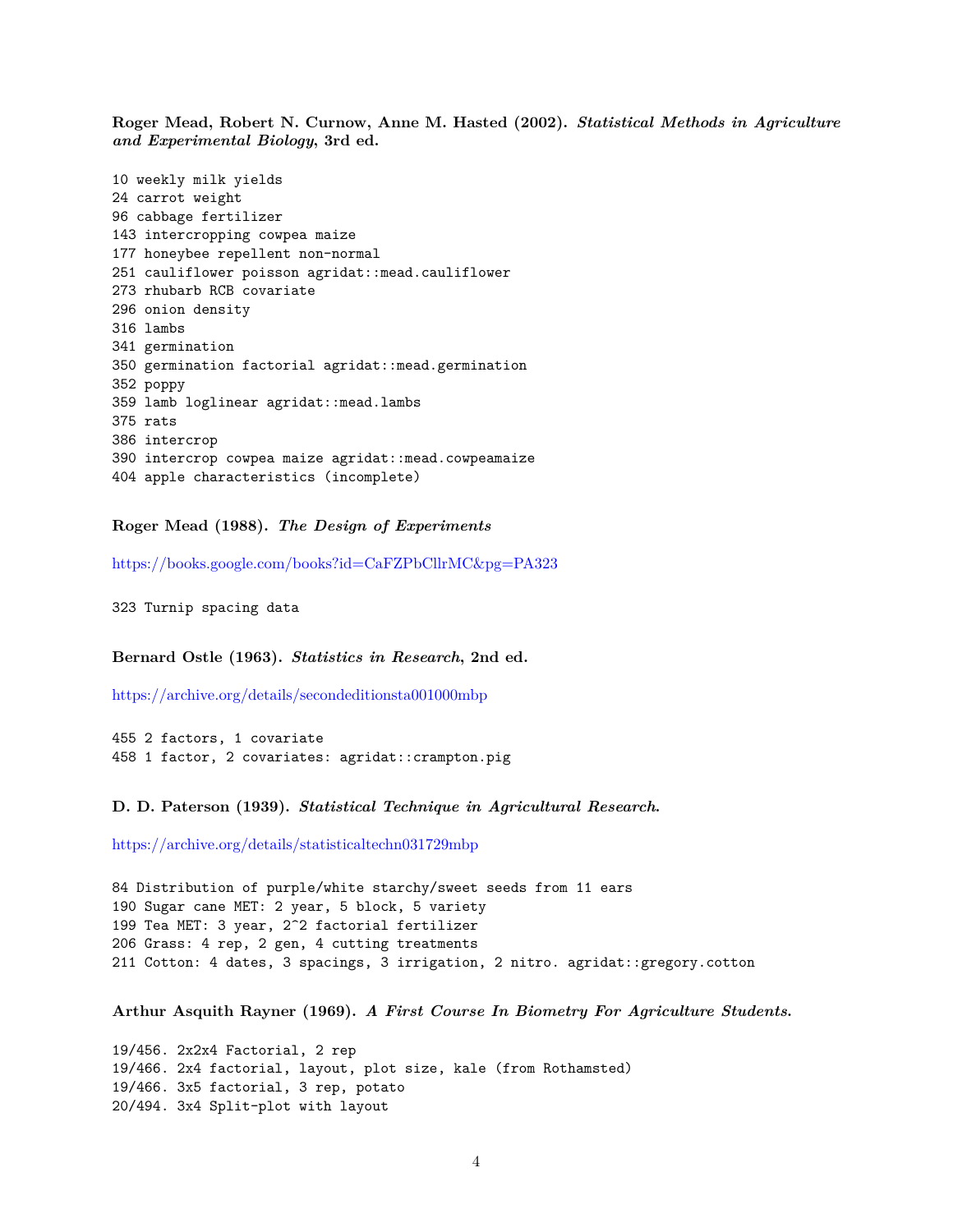21/505. 2x2x2 Factorial, 5 rep 21/515. 2x2x2x2 Factorial, 3 rep, with layout. (Evaluated, rejected as too variable) 22/537. 2x2x2 factorial, 6 rep, potato 22/537. 2x2x2x2 factorial, 2 rep, wheat, layout

**G. W. Snedecor & W. G. Cochran.** *Statistical Methods***.**

**Robert G. D. Steel & James Hiram Torrie.** *Principles and Procedures of Statistics***, 2nd ed.**

154 Mint plant growth, 2-way + pot + plant 244 Trivariate data 319 Regression with three predictors 384 Split-plot yield 387 Split-plot row spacing 400 Soybean 3 loc 423 Pig weight gain 429 Guinea pig weight gain 434 Soybean lodging

**Oliver Schabenberger and Francis J. Pierce.** *Contemporary Statistical Models for the Plant and Soil Sciences***.**

Many datasets

# **Pesticides in the Nation's Streams and Ground Water, 1992-2001**

Extensive data for detection of pesticides in water samples. See Appendix 5 and Appendix 6 of the supporting info. [https://water.usgs.gov/nawqa/pnsp/pubs/circ1291/supporting\\_info.php](https://water.usgs.gov/nawqa/pnsp/pubs/circ1291/supporting_info.php)

# **Journals - Data**

### **Ag Data Commons**

<https://data.nal.usda.gov/about-ag-data-commons>

#### **CyVerse Data Commons**

<http://datacommons.cyverse.org/>

[http://datacommons.cyverse.org/browse/iplant/home/shared/commons\\_repo/curated](http://datacommons.cyverse.org/browse/iplant/home/shared/commons_repo/curated)

#### **CyVerse: Genomes by environment dataset now publicly accessible**

<http://www.cyverse.org/news/genomes-environment-dataset-now-publicly-accessible>

[http://datacommons.cyverse.org/browse/iplant/home/shared/commons\\_repo/curated/Carolyn\\_](http://datacommons.cyverse.org/browse/iplant/home/shared/commons_repo/curated/Carolyn_Lawrence_Dill_G2F_Nov_2016) [Lawrence\\_Dill\\_G2F\\_Nov\\_2016](http://datacommons.cyverse.org/browse/iplant/home/shared/commons_repo/curated/Carolyn_Lawrence_Dill_G2F_Nov_2016)

Very large GxE data here. Currently 2014, but more years planned. Hybrid & inbred phenotype data, weather data, genomic data. Very nice.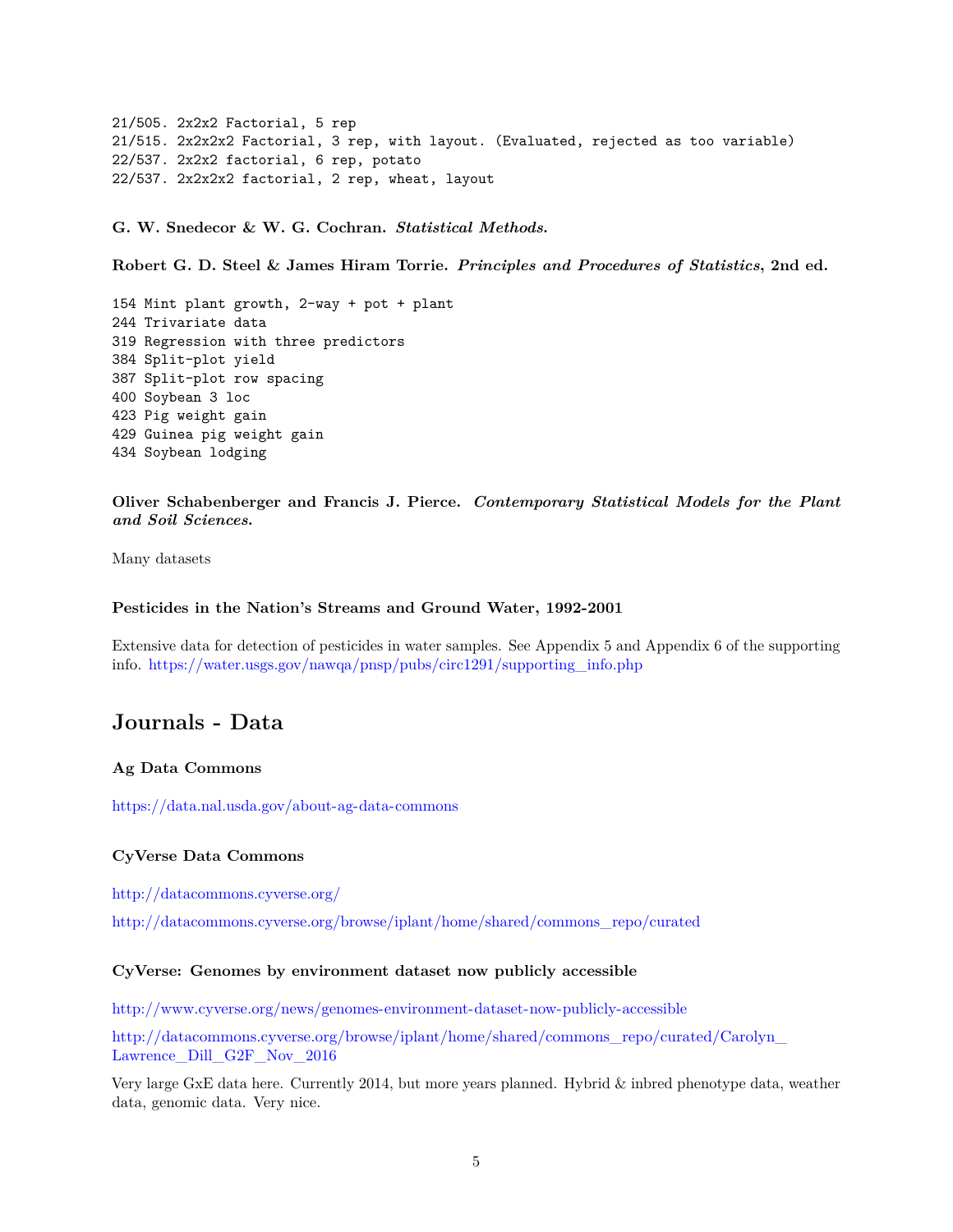#### **DataDryad**

<http://datadryad.org/>

#### **Data In Brief**

<http://www.sciencedirect.com/science/journal/23523409>

**Nature Scientific Data**

<http://www.nature.com/sdata/>

**Open Data Journal for Agricultural Research**

<http://library.wur.nl/ojs/index.php/odjar/>

**Plant Genomics and Phenomics Research Data Repository**

<http://edal.ipk-gatersleben.de/repos/pgp/>

# **Journals - Bulletins**

#### **Iowa State Agricultural Research Bulletins**

[http://lib.dr.iastate.edu/ag\\_researchbulletins/](http://lib.dr.iastate.edu/ag_researchbulletins/)

Vol 26/ 281. Cox: Analysis of Lattice and Triple Lattice. Page 11: Lattice, 81 hybs, 4 reps Page 24: Triple lattice, 81 hybs, 6 reps

Vol 29/347. Homeyer. Punched Card and Calculating Machine Methods for Analyzing Lattice Experiments Including Lattice Squares and the Cubic Lattice. Page 37: Triple lattice (9 blocks \* 9 hybrids) with 6 reps. Page 60: Simple lattice, 8 blocks \* 8 hybrids, 4 reps. Page 76: Balanced lattice, 25 hybrids Page 87: Lattice square with (k+1)/2 reps, 121 hybrids, 6 rep Page 109: Lattice square with k+1 reps, 7 blocks \* 7 hyb, 8 reps Page 126: Cubic lattice, 16 blocks \* 4 plots = 64 varieties, 9 reps, cotton Vol 32/396. Wassom. Bromegrass Uniformity Trial: agridat::wassom.bromegrass.uniformity Vol 33/424. Heady. Crop Response Surfaces and Economic Optima in Fertilizer agridat::heady.fertilizer Vol 34/358. Schwab. Research on Irrigation of Corn and Soybeans At Conesville. Page 257. 2 year, 2 loc, 4 rep, 2 nitro. Stand & yield. Nice graph of soil moisture deficit (fig 9)

Vol. 34/463. Doll. Fertilizer Production Functions for Corn and Oats.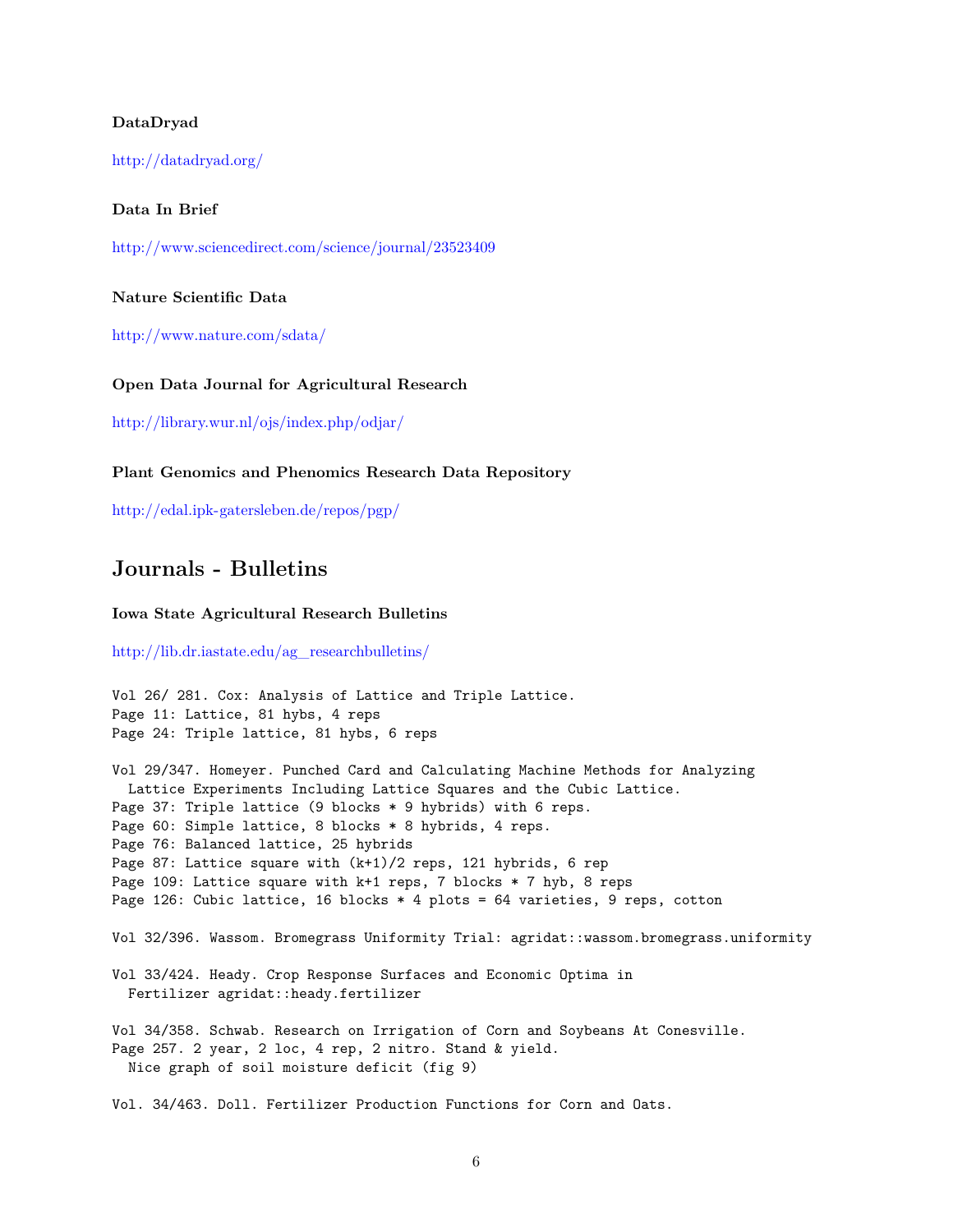```
Table 1, 1954 Clarion Loam. N,P,K.
Table 14, 1955 McPaul Silt Loam. N,P.
Table 25, 1955 corn. K,P,N.
Table 31, 1956 oats, K,P,N. Trends difficult to establish.
Vol 34/472. Pesek. Production Surfaces and Economic Optima For Corn Yields.
  Same data published in SSA journal?
Vol 34/488. Walker. Application of Game Theory Models to Decisions.
Vol 35/494. North Central Regional Potassium Studies with Alfalfa.
Page 176. Two years, several locs per state, multiple states, multiple fertilizer
  levels, multiple cuttings. Soil test attributes.
Page 183. Yield and %K.
```
Vol 35/503. North Central Regional Potassium Studies with Corn.

# **Papers**

**Barrero, Ivan D. et al**. (2013). A multi-environment trial analysis shows slight grain yield improvement in Texas commercial maize. Field Crops Research, 149, Pages 167-176. <http://doi.org/10.1016/j.fcr.2013.04.017>

Note: This is a large (14500 records), multi-year, multi-location, 10-trait data. Sent a note encouraging the authors to formally publish the data. Source: <http://maizeandgenetics.tamu.edu/CTP/CTP.html>

**Cleveland, M.A. and John M. Hickey, Selma Forni** (2012). A Common Dataset for Genomic Analysis of Livestock Populations. G3, 2, 429-435. <http://doi.org/10.1534/g3.111.001453>

Note: The supplemental information for this paper contains data for 3534 pigs with high-density genotypes (50000 SNPs), and a pedigree including parents and grandparents of the animals.

**Daillant-Spinnler** (1996). Relationships between perceived sensory properties and major preference directions of 12 variaties of apples from the southern hemisphere. Food Quality and Preference, 7(2), 113-126. [http://dx.doi.org/10.1016/0950-3293\(95\)00043-7](http://dx.doi.org/10.1016/0950-3293(95)00043-7)

Note: The data are available in ClustVarLV package.

**Gregory, Crowther & Lambert** (1932). The interrelation of factors controlling the production of cotton under irrigation in the Sudan. Jour Agric Sci, 22, p. 617.

**Hedrick** (1920). Twenty years of fertilizers in an apple orchard. [https://books.google.com/books?hl=en&](https://books.google.com/books?hl=en&lr) [lr=](https://books.google.com/books?hl=en&lr)&id=SqlJAAAAMAAJ&oi=fnd&pg=PA446 Note: No significant differences between fertilizer treatments.

**Kayad et al**. (2016). Assessing the Spatial Variability of Alfalfa Yield Using Satellite Imagery and Ground-Based Data. *PLOS One*. <https://doi.org/10.1371/journal.pone.0157166> Supporting information contains yield monitor data for 4 hay harvests on a center-pivot field.

**Roger W. Hexem, Earl O.Heady, Metin Caglar** (1974) A compendium of experimental data for corn, wheat, cotton and sugar beets grown at selected sites in the western United States and alternative production functions fitted to these data. Technical report: Center for Agricultural and Rural Development, Iowa State University. <https://babel.hathitrust.org/cgi/pt?id=wu.89031116783;view=1up;seq=3>

The technical report provides data from experiments on corn, wheat, cotton & sugar beets, each crop tested at several locations over two years, with a factorial structure on irrigation and nitrogen treatments, with replications. Three polynomial functions were fit to the data for each location (quadratic, square root, three-halves).

**Kenward, Michael G.** (1987). A Method for Comparing Profiles of Repeated Measurements. Applied Statistics, 36, 296-308.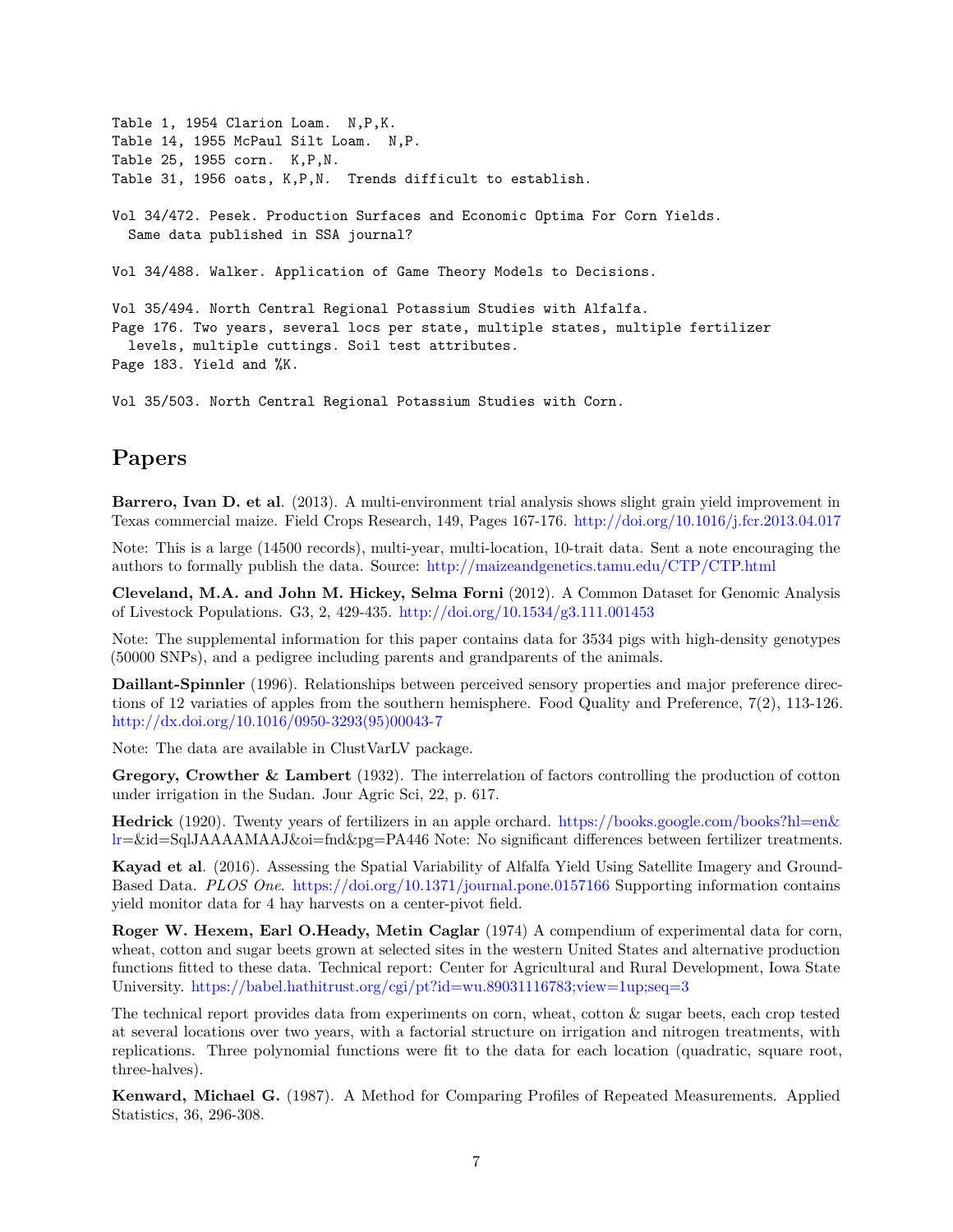Note: An ante-dependence model is fit to repeated measures of cattle weight. Data available here: [https:](https://faculty.biostat.ucla.edu/robweiss/filedepot_download/87/495) [//faculty.biostat.ucla.edu/robweiss/filedepot\\_download/87/495](https://faculty.biostat.ucla.edu/robweiss/filedepot_download/87/495)

**Klumper & Qaim** (2015). A Meta-Analysis of the Impacts of Genetically Modified Crops. [http://doi.org/](http://doi.org/10.1371/journal.pone.0111629) [10.1371/journal.pone.0111629](http://doi.org/10.1371/journal.pone.0111629)

Note: Nice meta-analysis dataset. Published data only include differences, not standard-errors. See the comments on PLOS article for some peculiarities in the data.

**Lado, B. et al.** (2013). *Increased Genomic Prediction Accuracy in Wheat Breeding Through Spatial Adjustment of Field Trial Data*. G3, 3, 2105-2114. <http://doi.org/10.1534/g3.113.007807>

Note: Has a large haplotype data (83 MB) and two-year phenotype data with multiple traits.

**Payne, Roger** (2015). The Design and Analysis of Long-Term Rotation Experiments. Agronomy Journal, 107, 772-784. <http://doi.org/10.2134/agronj2012.0411>

Note: The data and R code appeared in the paper. Free access, but closed copyright.

**Snedecor, George and E. S. Haber** (1946). Statistical Methods For an Incomplete Experiment on a Perennial Crop. Biometrics Bulletin, 2, 61-67. <http://doi.org/10.2307/3001959>

Harvest of asparagus over 10 years, three cutting dates per year, 6 blocks.

**Technow, Frank, et al.** (2014). Genome Properties and Prospects of Genomic Prediction of Hybrid Performance in a Breeding Program of Maize. August 1, 2014 vol. 197 no. 4 1343-1355. [http://doi.org/10.](http://doi.org/10.1534/genetics.114.165860) [1534/genetics.114.165860](http://doi.org/10.1534/genetics.114.165860)

Note: Genotype and phenotype data appears in the sommer package.

**Tian, Ting** (2015). Application of Multiple Imputation for Missing Values in Three-Way Three-Mode Multi-Environment Trial Data. <http://doi.org/10.1371/journal.pone.0144370>

Note: Uses agridat::australia.soybean data and one other real dataset with 4 traits that are not identified. All data and code available.

**Randall J. Wisser et al.** (2011). Multivariate analysis of maize disease resistances suggests a pleiotropic genetic basis and implicates a GST gene. PNAS. <http://doi.org/10.1073/pnas.1011739108>

Note: Supplement contains genotype data, but no phenotype data.

**Yan, Weikei** (2002). Singular value partitioning in biplots. Agron Journal.

Note: Winter wheat, 31 gen in 8 loc. This data is different from Yan's earlier papers. Unfortunately, the data given in the paper are missing two rows.

# **Papers - Uniformity trials**

**Baker, G.A.** (1953). Strawberry uniformity yield trials. Biometrics, Vol. 9, No. 3, pp. 412-421. [http:](http://doi.org/10.2307/3001713) [//doi.org/10.2307/3001713](http://doi.org/10.2307/3001713)

Note: Two small uniformity trials with yield per plant for 200, 500 plants. CVs fairly high and correlation between neighboring plants very low.

**Niels Anton Hansen**, 1914. Prøvedyrkning paa Forsøgsstationen ved Aarslev. *Tidsskrift for landbrugets planteavl*. <http://dca.au.dk/publikationer/historiske/planteavl/> Bind 21, page 553. In Danish.

See comments by Eden & Maskell found here: [https://archive.org/stream/in.ernet.dli.2015.25895/2015.25895.](https://archive.org/stream/in.ernet.dli.2015.25895/2015.25895.Journal-Of-Agricultural-Science-Vol-xviii-1928#page/n175) [Journal-Of-Agricultural-Science-Vol-xviii-1928#page/n175](https://archive.org/stream/in.ernet.dli.2015.25895/2015.25895.Journal-Of-Agricultural-Science-Vol-xviii-1928#page/n175) Page 165: "One of the trials, comprising 35 plots, extended over the years 1907-11 and included oats, rye, barley, roots, barley." Oats and rye 1907 and 1908 show marked positive correlation. rye and barley 1908 and 1909 no correlation of significance. barley and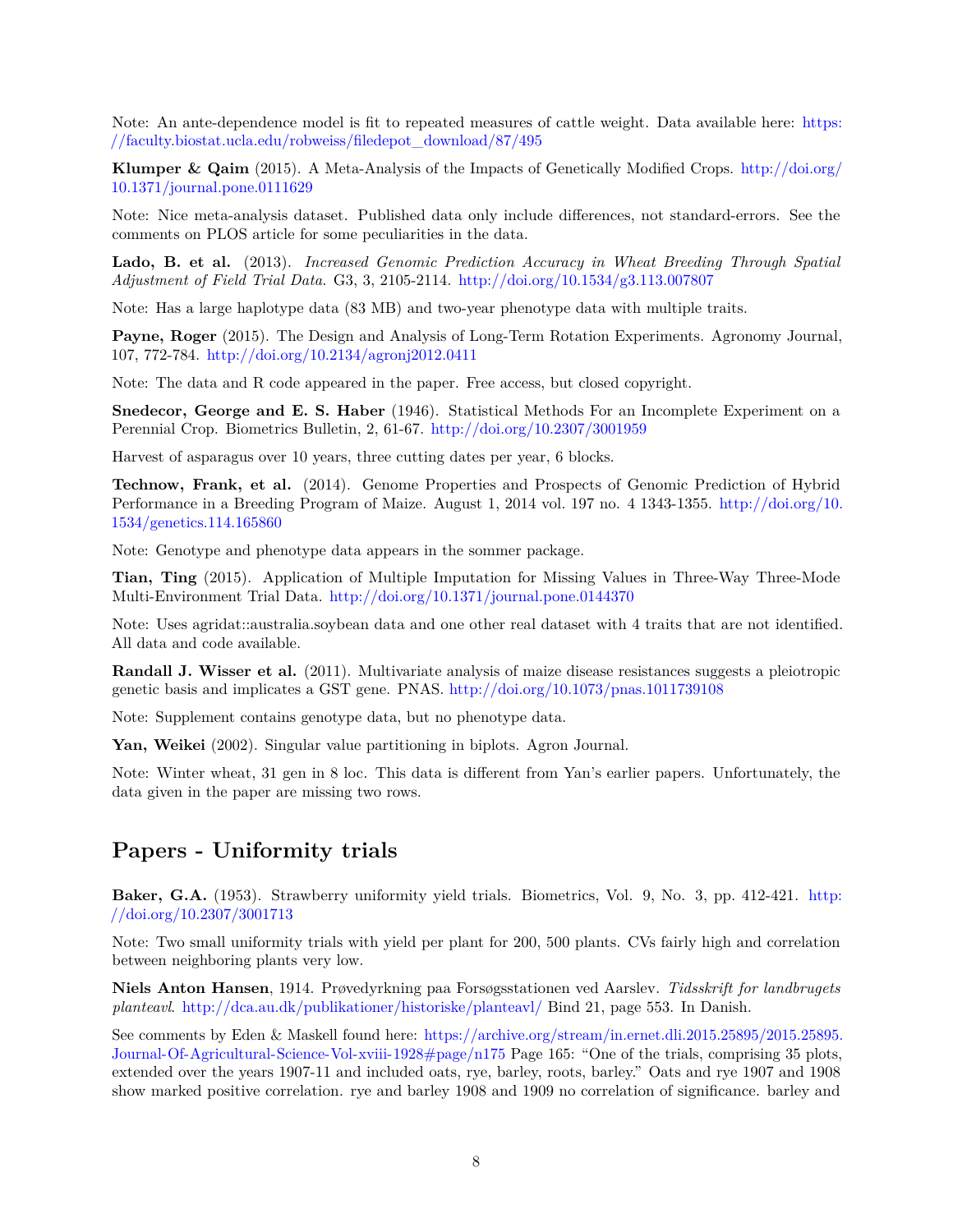roots 1909 and 1910 no correlation. roots and barley 1910 and 1911 a significant correlation. rye and roots 1908 and 1910 satisfactory.

**Edmund B. Lambert** (1934). Size and arrangement of plots for yield tests with cultivated mushrooms. Journal of Agricultural Research, Vol 48, 971-980.

Note: Uniformity trial at three locations for mushrooms in growth houses. [https://naldc.nal.usda.gov/naldc/](https://naldc.nal.usda.gov/naldc/download.xhtml?id=IND43968493) [download.xhtml?id=IND43968493](https://naldc.nal.usda.gov/naldc/download.xhtml?id=IND43968493)

**Moore, John Francis** (1952). A study of field plot technique with sprouting broccoli. Proc Amer Soc Hort Sci: 1-474.

Note: This paper is not available, but a summary can be found here: [http://eurekamag.com/research/013/](http://eurekamag.com/research/013/624/013624967.php) [624/013624967.php](http://eurekamag.com/research/013/624/013624967.php)

# **R packages**

#### **aml - Adaptive Mixed LASSO**

Has 'wheat' data with genetic and phenotypic data for wheat.

### **agricolae**

Has assorted data and functions for analysis of agricultural data.

### **BGLR - Bayesian Generalized Linear Regression.**

Has an A matrix (but no pedigree) for 499 genotypes at 4 locations.

#### **BLR - Bayesian Linear Regression.**

Has an A matrix (but no pedigree) for 499 genotypes at 4 locations.

#### **BSagri**

Safety assessment in agriculture trials

### **ClustVarLV**

The apples\_sh data has sensory attributes and preference scores for 12 apple varieties.

#### **cropcc - Climate change on crops**

<https://r-forge.r-project.org/projects/cropcc/>

#### **drc - Dose response curves**

Has nice herbicide dose response curves and germination data for mungbean, rice, wheat.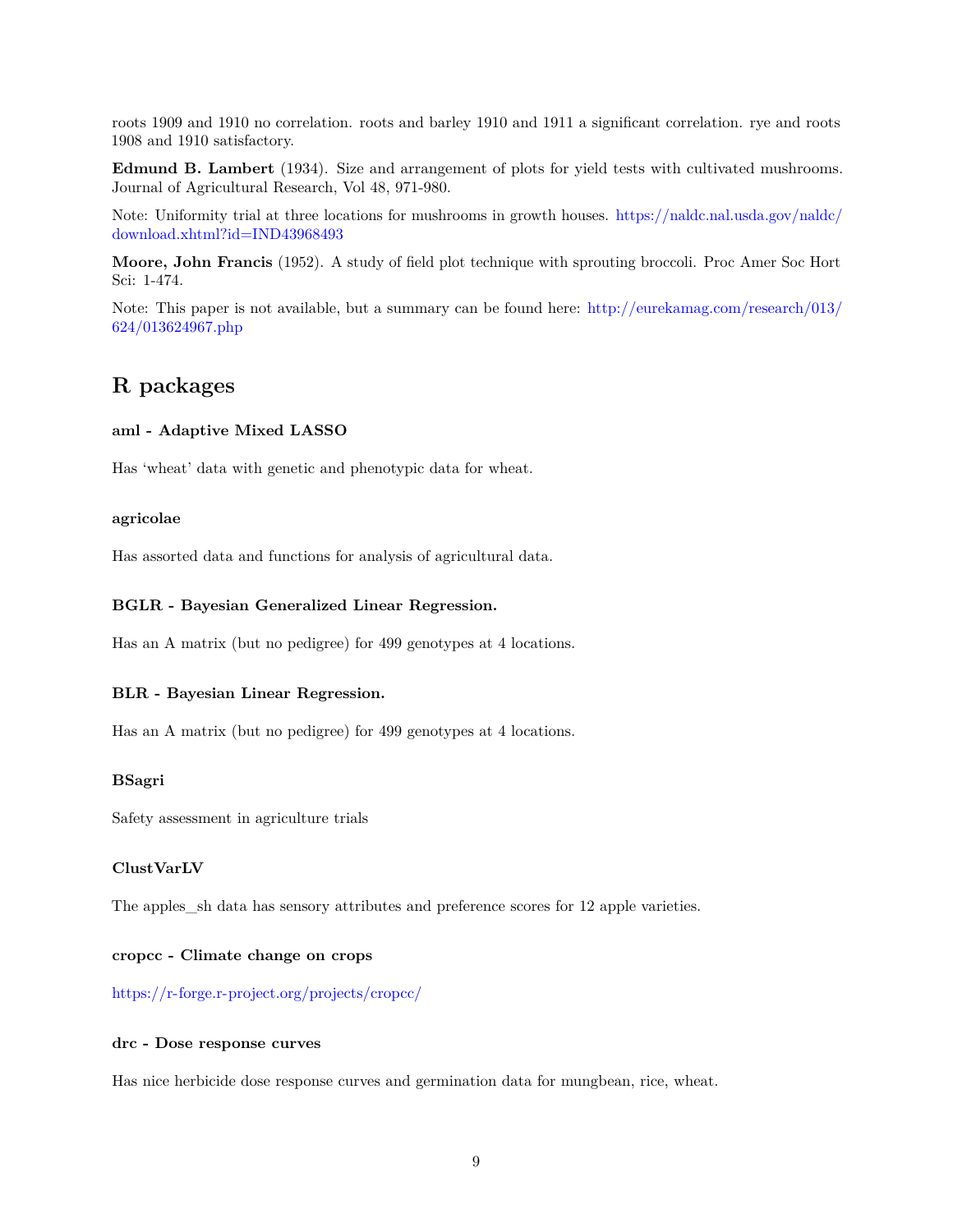#### **FW - Finlay-Wilkinson regression**

<https://github.com/lian0090/FW/> Has phenotype data and marker data for 599 wheat lines in 4 environments.

#### **lmtest**

Data lmtest::ChickEgg is a time series of annual chicken and egg production in the United States 1930-1983.

# **missMDA**

The referenced source for 'geno' data does NOT contain the data.

# **NADA**

The 'Atra' and 'Recon' datasets contain measurements of Atrazine in water samples.

#### **nlraa**

Miguez. Non-linear models in agriculture. [http://r-forge.r-project.org/R/?group\\_id=1599](http://r-forge.r-project.org/R/?group_id=1599)

### **nlme**

Datasets for growth of Orange trees and Soybean plants. Soybean data is from the book "Nonlinear Models for Repeated Measurement Data".

# **plantbreeding**

<https://r-forge.r-project.org/projects/plantbreeding/>

Data: fulldial Data: linetester Data: peanut same as agridat:: kang.peanut

# **SDaA - Survey Data and Analysis**

This package has county-level data from the United States Census of Agriculture, along with a vignette to illustrate survey sampling analyses.

#### **SemiPar**

Data: SemiPar::onions is same as agridat::ratkowski.onions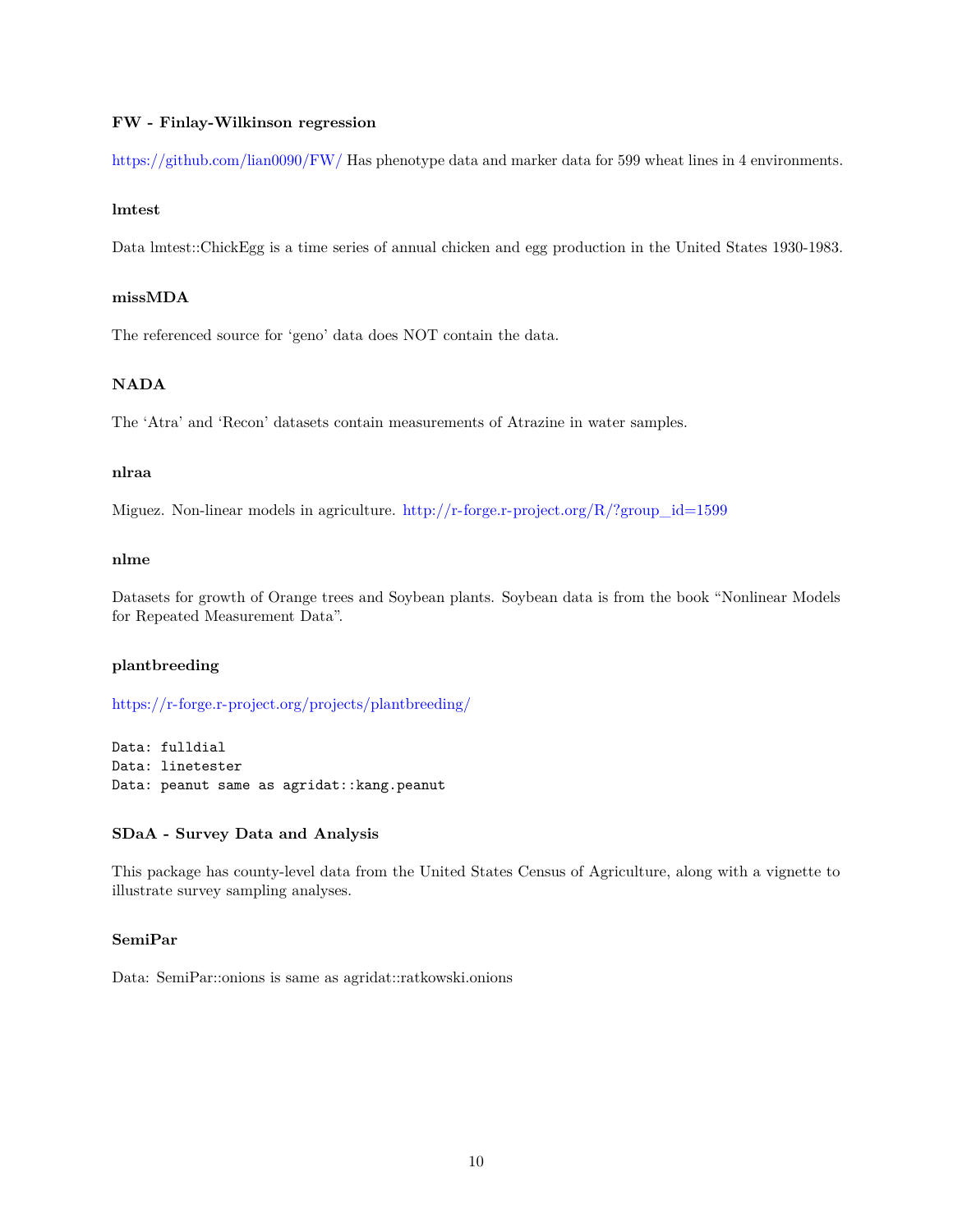#### **sommer - Solving mixed model equations in R**

Data: h2. Modest-sized GxE experiment in potato Data: cornHybrid. Yield/PLTHT for 100 hybrids from 20 inbred \* 20 inbred, 4 locs. Phenotype and relationship matrix.

Data: wheatLines CIMMYT wheat data for 599 lines. Phenotype and relationship data.

Data: RICE

Data: FDdata taken from agridat::bond.diallel

Data: Technow data. AF=Additive Flint. AD=Additive Dent. MF=Marker Flint. MD=Marker Dent. pheno=phenotype data for 1254 hybrids (GY=yield, GM=moisture). This data is from Technow et al: <http://www.genetics.org/content/197/4/1343.supplemental>

# **spdep**

Has a vignette 'The Problem of Spatial Autocorrelation: forty years on' that examines agriculture in Irish counties. See also the data ade4::irishdata.

### **spuRs**

Data: spuRs::trees has data for 107 trees that were cut into cross sections with the volume calculated at roughly 10-year increments. This is a subset of the much-larger original data from Guttenberg: [https:](https://archive.org/stream/wachstumundertra00gutt) [//archive.org/stream/wachstumundertra00gutt](https://archive.org/stream/wachstumundertra00gutt)

### **SoyNAM - Soybean nested association mapping**

Dataset with phenotype data 3 yr, 9 locations, 18 environments, 60 thousand observations for height, maturity, lodging, moisture, protein, oil, fiber, seed size. There are  $5000+$  strains, 40 families.

# **st4gi - Stat for genetic improvement**

<https://github.com/reyzaguirre/st4gi>

# **Web sites**

**ARS oat trials**

<http://www.ars.usda.gov/Main/docs.htm?docid=8419&page=4>

# **Rothamsted Electronic Archive**

<http://www.era.rothamsted.ac.uk/index.php> Data from Broadbalk and other long-term experiments.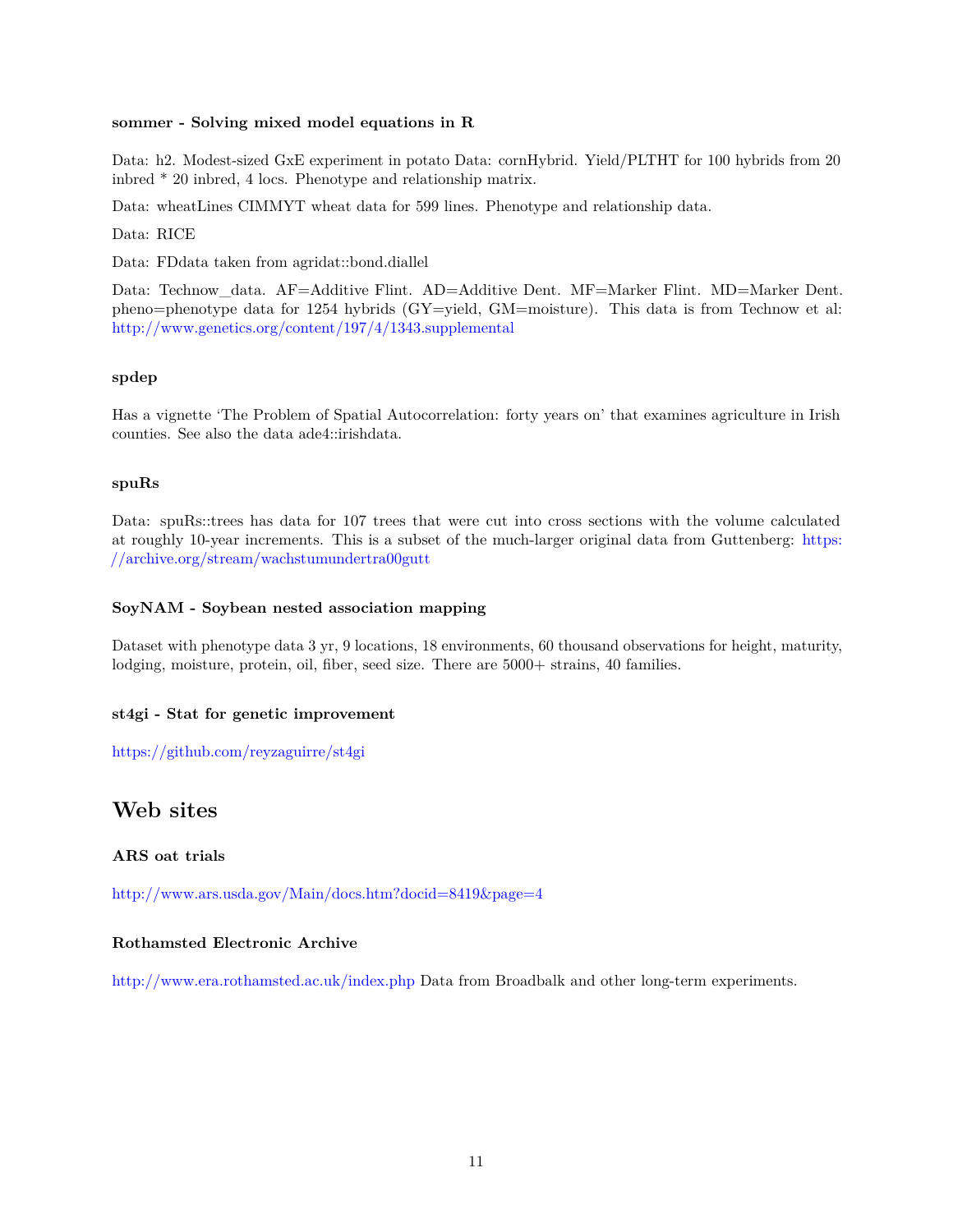#### **Rothamsted Documents Archive**

<http://www.era.rothamsted.ac.uk/eradoc/collections.php> Annual reports from Rothamsted 1908-1987. Many have data, especially in the early years (before WWII) there are data given for the 'Classical Experiments'.

```
Year, page
1908-1926
1926-1927 agridat::sawyer.multi.uniformity
1927-1928 agridat::sawyer.multi.uniformity
1929-1930
1931,143 agridat::yates.oats
1932
1933
1934,215-222 Sugar beet multi-environment trial with 3^3 fertilizer
 treatments at each site Roots, SugarPercent, SugarWeight, PlantNumber, Tops, Purity.
1935
1936,241 Similar to the 1934 experiment, but only gives the main effects,
 not the actual data.
1937-1939
1946-1953
```
#### **Germplasm Enhancement of Maize (ISU)**

<http://www.public.iastate.edu/~usda-gem/index.htm> Data from trials at multiple locations. Yield, mst, pltht, lodging. No field plans.

#### **Google datasets search engine**

<https://cse.google.com/cse/publicurl?cx=002720237717066476899:v2wv26idk7m>

# **Illinois Corn Hybrid Variety Trials**

<http://vt.cropsci.illinois.edu/corn.html>

#### **ILRI International Livestock Research Institute**

<http://www.ilri.org/biometrics/CS/> Case study 4 is a nice dialel example with sheep data. Available as agridat::ilri.sheep

#### **IRRI Biometrics and Breeding Informatics**

<http://bbi.irri.org/products> STAR, PBTools, CropStat. The STAR user guide has well-documented data (even using 2 from agridat), but the PBTools user guide does not document the data.

### **SolCAP Solanaceae Coordinated Agricultural Project**

<http://www.solcap.msu.edu/> Potato and Tomato genotype and phenotype data.